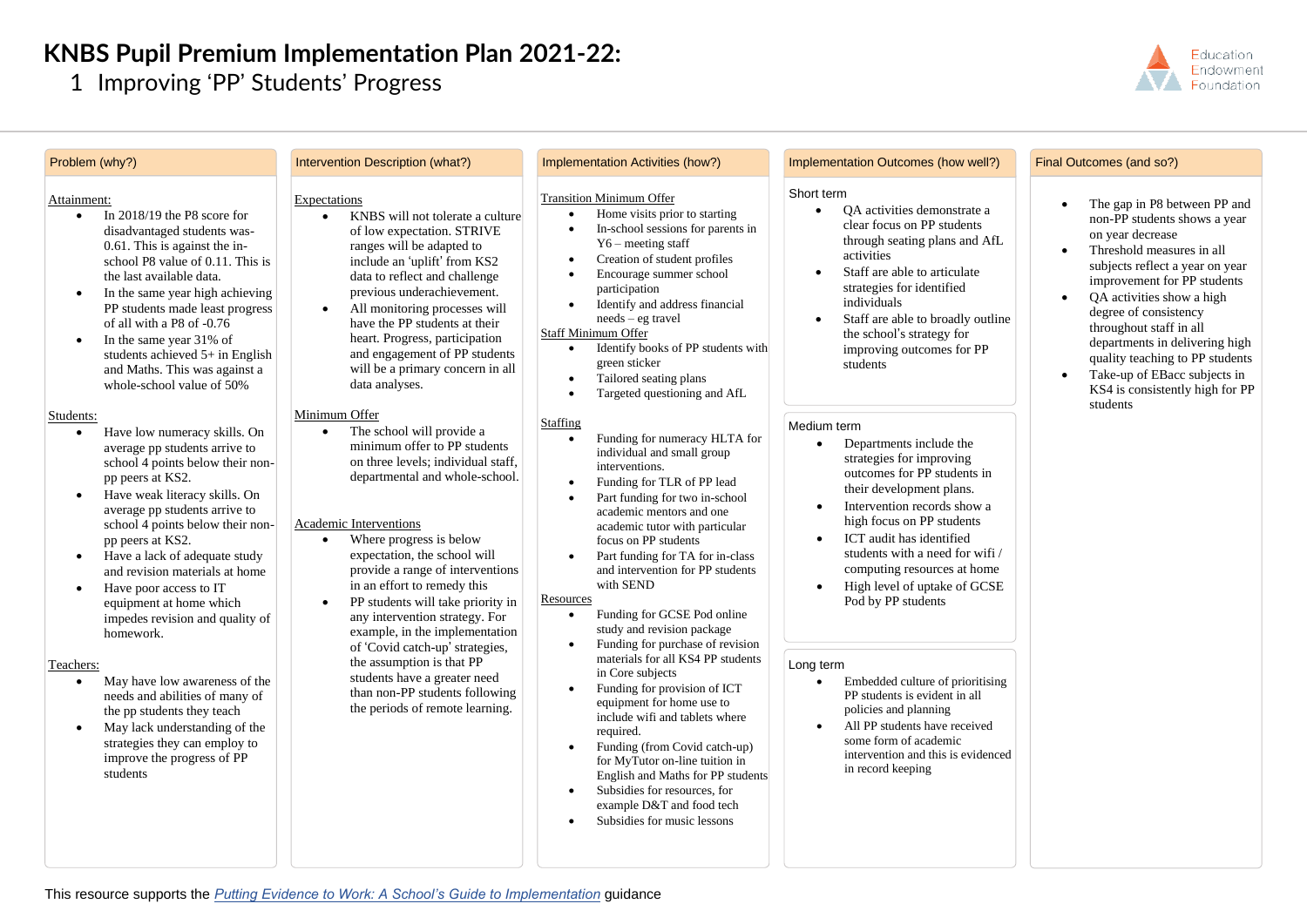## **KNBS Pupil Premium Implementation Plan 2021-22:**

2 Improving 'PP' Students' Attendance, Well-Being and Attitudes to Learning



| Problem (why?)                                                                                                                                                                                                                                                                                                                                                                                                                                                                                                                                                                                                                                                                                                                                                                                                    | Intervention Description (what?)                                                                                                                                                                                                                                                                                                                                                                                                                                                                                                                                                                                                                                                                                                                                                                                                                                                 | Implementation Activities (how?)                                                                                                                                                                                                                                                                                                                                                                                                                                                                                                                                                                                                                                                                                                                                                                                                                                                                                                                                                                                      | Implementation Outcomes (how well?)                                                                                                                                                                                                                                                                                                                                                                                                                                                                                                                                                                                                                                                                                             | Final Outcomes (and so?)                                                                                                                                                                                                                                                                                                                                                                                                                                                                                                                                                                      |
|-------------------------------------------------------------------------------------------------------------------------------------------------------------------------------------------------------------------------------------------------------------------------------------------------------------------------------------------------------------------------------------------------------------------------------------------------------------------------------------------------------------------------------------------------------------------------------------------------------------------------------------------------------------------------------------------------------------------------------------------------------------------------------------------------------------------|----------------------------------------------------------------------------------------------------------------------------------------------------------------------------------------------------------------------------------------------------------------------------------------------------------------------------------------------------------------------------------------------------------------------------------------------------------------------------------------------------------------------------------------------------------------------------------------------------------------------------------------------------------------------------------------------------------------------------------------------------------------------------------------------------------------------------------------------------------------------------------|-----------------------------------------------------------------------------------------------------------------------------------------------------------------------------------------------------------------------------------------------------------------------------------------------------------------------------------------------------------------------------------------------------------------------------------------------------------------------------------------------------------------------------------------------------------------------------------------------------------------------------------------------------------------------------------------------------------------------------------------------------------------------------------------------------------------------------------------------------------------------------------------------------------------------------------------------------------------------------------------------------------------------|---------------------------------------------------------------------------------------------------------------------------------------------------------------------------------------------------------------------------------------------------------------------------------------------------------------------------------------------------------------------------------------------------------------------------------------------------------------------------------------------------------------------------------------------------------------------------------------------------------------------------------------------------------------------------------------------------------------------------------|-----------------------------------------------------------------------------------------------------------------------------------------------------------------------------------------------------------------------------------------------------------------------------------------------------------------------------------------------------------------------------------------------------------------------------------------------------------------------------------------------------------------------------------------------------------------------------------------------|
| Attendance:<br>Absence of PP students in 2019-<br>$\bullet$<br>20 was 7.8%, compared with<br>3.8% for non-PP and 5.2% for<br>all students<br>Persistent absence for PP<br>$\bullet$<br>students was 22.4% for PP<br>students in 2019-20, compared<br>with $8.2\%$ for non-PP and $7.7\%$<br>for all students<br>Fixed Term Exclusions:<br>There was a 10.2% rate of FTE<br>$\bullet$<br>for PP students in 2019-20<br>compared with 4.9% for all<br>students<br>Permanent Exclusions:<br>There was a PX rate of 0.73%<br>$\bullet$<br>for PP students in 2019-20<br>compared with 0.15% for all<br>students<br>MyConcern referrals:<br>In 2019 251 out of $457$ concerns<br>$\bullet$<br>were regarding PP students<br>$(61.5\%)$<br>In 2020 334 out of $541$ concerns<br>$\bullet$<br>were regarding PP students | <b>Emotional and Mental Well-Being</b><br>KNBS will endeavour to<br>$\bullet$<br>support the needs of identified<br>students with in-school<br>resources to minimise barriers<br>to learning<br>KNBS will work with external<br>$\bullet$<br>agencies to develop whole-<br>school strategies and to<br>strengthen staff expertise in<br>emotional well-being and<br>mental health<br>Self-Discipline for Learning (SDfL)<br>KNBS will invest in its pastoral<br>$\bullet$<br>provision to reduce the<br>curriculum time lost as a result<br>of poor SDfL amongst a<br>proportion of PP students<br>KNBS will continue to provide<br>$\bullet$<br>support for staff in extending<br>expertise to minimise disruption<br>due to instances of poor SDfL in<br>lessons<br>Attendance<br>KNBS will continue to<br>$\bullet$<br>challenge low attendance<br>amongst a proportion of PP | Emotional and Mental Well-Being<br>KNBS will appoint a designated<br>$\bullet$<br>mental health lead to coordinate<br>the strategy within school<br>Part funding of student welfare<br>$\bullet$<br>staff to support students'<br>emotional needs, to include<br>Student Support Manager,<br>(DEM), SWISS placements,<br>Inclusion Manager (GR)<br>Funding for All-Saints<br>counselling service to support<br>social and emotional well-being<br>Self-Discipline for Learning (SDfL)<br>Part funding of Behaviour for<br>$\bullet$<br>Learning lead and assistant (SG,<br>JF)<br>Funding for alternative<br>$\bullet$<br>provision where required<br>Student Engagement Within School<br>Part funding for in-house<br>$\bullet$<br>rewards for attendance on a half<br>termly basis<br>Funding for breakfast for<br>$\bullet$<br>vulnerable students who may<br>not have access to breakfast at<br>home<br>Subsidy of Educational visits to<br>$\bullet$<br>provide PP students access to<br>wider cultural / social | Short term<br>Mental health strategy in place<br>Early identification of students<br>requiring emotional support<br>Early identification of students<br>$\bullet$<br>requiring financial support<br>Early identification of students<br>$\bullet$<br>requiring SDfL intervention<br>Early identification of students<br>requiring attendance<br>intervention<br>Further embedding of the 'Tell<br>someone' culture<br>Medium term<br>Strategies employed to challenge<br>$\bullet$<br>SDfL needs in identified<br>students<br>Strategies employed to challenge<br>low attendance of identified<br>students<br>Strategies employed to support<br>$\bullet$<br>students identified as requiring<br>intervention around well-being | FTEs for PP students continue<br>to fall and are broadly in line<br>with those of non-PP students<br>Attendance of PP students<br>continues to improve and is<br>broadly in line with that of non-<br>PP students<br>MyConcern continues to be<br>$\bullet$<br>adopted by all staff, and<br>concerns are dealt with swiftly<br>and effectively as they arise<br>QA activities show a high level<br>of engagement amongst PP<br>students<br>A culture of support exists<br>within school such that students<br>with difficulties are able to seek<br>help and articulate those<br>difficulties |
| (61.7%)<br>So far in 2021 388 out of 706<br>concerns were regarding PP<br>students $(54.9\%)$<br><b>Vulnerable Students</b><br>On our current vulnerability<br>spreadsheet, 30 out of the 49<br>named students are PP students                                                                                                                                                                                                                                                                                                                                                                                                                                                                                                                                                                                    | students via a range of strategies                                                                                                                                                                                                                                                                                                                                                                                                                                                                                                                                                                                                                                                                                                                                                                                                                                               | experiences<br>Funding of School uniform and<br>$\bullet$<br>other sundries to avoid obvious<br>inequalities and prevent<br>disengagement<br>Attendance<br>Funding of bus passes for some<br>$\bullet$<br>PP students<br>Funding for a TA to drive<br>$\bullet$<br>selected PP students to school.<br>including fuel and food<br>Part funding of School<br>attendance officer to follow-up                                                                                                                                                                                                                                                                                                                                                                                                                                                                                                                                                                                                                            | Long term<br>A culture of identification and<br>$\bullet$<br>support of students with<br>emotional and mental well-<br>being needs<br>Confident and effective<br>teaching staff are able to<br>challenge instances of poor<br>SDfL in a timely and effective<br>manner such that interruptions<br>to lessons remain rare and<br>continue to decline                                                                                                                                                                                                                                                                                                                                                                             |                                                                                                                                                                                                                                                                                                                                                                                                                                                                                                                                                                                               |

non-attendance

## This resource supports the *[Putting Evidence to Work: A School's Guide to Implementation](https://eef.li/implementation/)* guidance